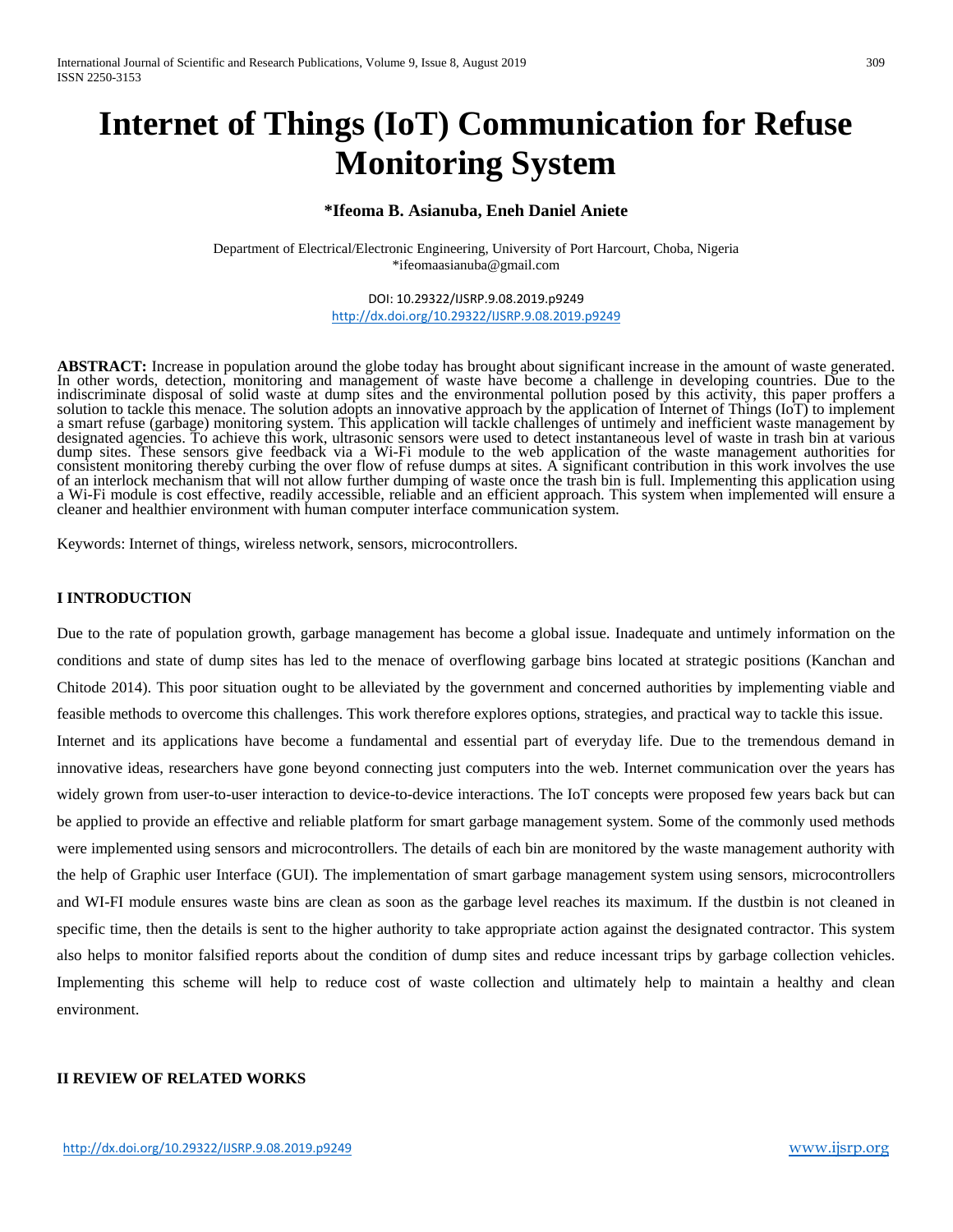Vikrant et al, Narayan et al and Sinha et al 2015 proposed a smart garbage management system for smart cities. In the work, the level of garbage is detected with ultrasonic sensors and communicated to the authorized control room using a GSM module. A GUI was also developed to monitor the desired information related to the garbage for different selected locations. A major drawback of this system lies on the fact that it was powered with DC supply only, requiring recharging of batteries on a timely basis.

In Navghane et al 2016, a dustbin was interfaced with microcontroller based system having IR wireless systems along with central system showing current status of garbage. This was actualized on mobile web browser with html page by Wi-Fi, Such that the information on the status of the bin will be updated on to the html page using a Wi-Fi module. But weight sensors were used to detect the amount of garbage rather the level of garbage in dustbin. Such information can be misleading as the weight may at times not imply that the waste in the bin has reached full capacity.

Shaficul et al 2012 provided an overview on solid waste monitoring system. Guerrero et al 2014 presented an extensive survey on the challenges associated with collection and control of waste in developing countries between 2005 to 2011. The models in the survey were tested on real time data. The outcome presented systemic approach for solid waste collection in developing countries. Although IoT based approaches were not considered at this time. But advanced scheduling and routing via exploiting modern ICT algorithms were considered. In Alexey et al 2014, a novel cloud based system was presented for data sharing and dynamic route optimization for waste management in inaccessible areas. The goal was to provide software as a service (SaaS) for customers and develop a beneficial communication between all stakeholders in the waste management system.

In Meghana and Nataraj 2015, a multipurpose infrared sensor was used to detect the level of garbage in a dump site. The sensors sense and carry signals which are distinguished by their connector names. The GUI gives the output level of the garbage, location, date and time the bin got filled. A major drawback of this system is that the latter does not ensure whether garbage is cleaned up or not.

In Mustafa and Ku Azir 2017, an IoT device which uses yet an arm controller together with ultrasonic sensors to detect the level of garbage was implemented. In Alice et al, the weight and toxic condition of the waste inside the bin was used to ascertain if the bin is due for discard by the concerned agencies. In Asima and Sumanth 2017, Zig bee approach was sought to implement the transfer of information of the bin through a mesh network. This approach suffered the limitation of low data rate applications however, Information concerning the status of the bin can be obtained anywhere in real time. In Akash et al, apart from the monitoring and detecting features of the garbage bin, additional feature like fire sensors was added to the device to detect fire outburst as a result of waste reaction within the bin. This work is therefore geared towards solving the problem of spillage of waste in refuse dump by adopting an interlock mechanism that will prevent further dump of refuse in the dumpsite as well as giving information to the relevant authorities on the condition of the site.

# **III METHODOLOGY**

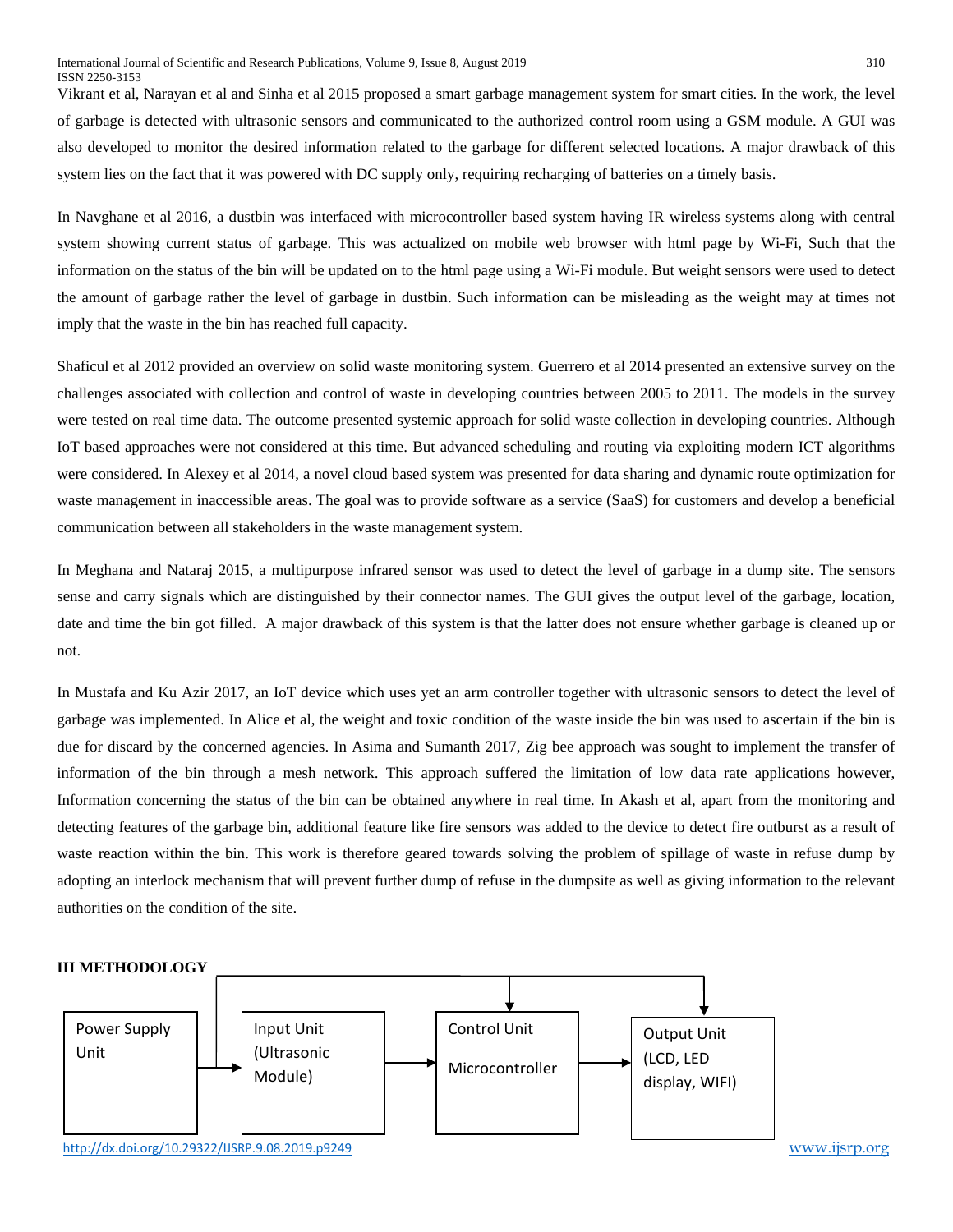Figure 1: Block Diagram of the circuit component of the IoT based garbage monitoring system.

The circuit is divided into four sections; each section performs a specific task. The block diagram in figure 1 shows the basic parts of the circuit components.

The input unit is made of the ultrasonic module with the control unit made up of the ATMEGA328 controller. The controller has a memory space of 2 kilobyte RAM and 32 kilobyte ROM. The controller uses operating voltage of 5-volt dc. The output unit is made up of the light emitting diode, the liquid crystal display and the WIFI module (ESP8266).

The input unit consists of two HC-SR04 ultrasonic (sensor) modules which fetches the depth of the container (trash bin). It is a four terminal device with pins: Vcc, Gnd, Echo and trigger. The Vcc and the Gnd pin-outs are connected to the 5V and the Gnd of the voltage regulator respectively. The ultrasonic sensor uses the two fundamental pins: Trigger and Echo, which are used for calculating the level of the waste in the bin by generating sound waves and thus calculating the time duration of the echo. The Ultrasonic Sensor sends out a high-frequency sound pulse and then determines how long it takes for the echo of the sound to reflect. The sensor has 2 openings on its front. One opening transmits ultrasonic waves, (like a tiny speaker), the other receives them, (like a tiny microphone).The ultrasonic sensor uses this information along with the time difference between sending and receiving the sound pulse to determine the distance to an object.

The trigger pin is used to send a sound wave; this is triggered by sending a 10µs signal to the trigger terminal from the unit. The sound is reflected from the intruder body. The depth of the trash bin from the device is measured by the duration of the signal times the velocity of sound wave. The duration of high level as received by the control unit is at the echo terminal connected to the control unit.

The ARDUINO ATMEGA328 microcontroller gets information from sensors and processes it. The microcontroller further compares the received data with the threshold level set to generate the required output The Atmega328 microcontroller pin-outs are connected to the ultrasonic module, the led indicator, ESP8266 and the liquid crystal display. It receives signal from the input unit and sends it to the output unit. The sensor signal is sent to the control unit where calibration is done and the information displayed on the LCD. Pin 2 to 4 of the controller (U4) is connected to the ultrasonic module, the ultrasonic module measures the depth of the container and sends the signal to the microcontroller, the program written is used in calibrating the depth of the container. The controller sends data to the LCD to display the depth of the trash can for the user. The user is able to communicate with the device using the LCD to visualize and the system. The LED indicator is also calibrated to display the level of dirt in the container.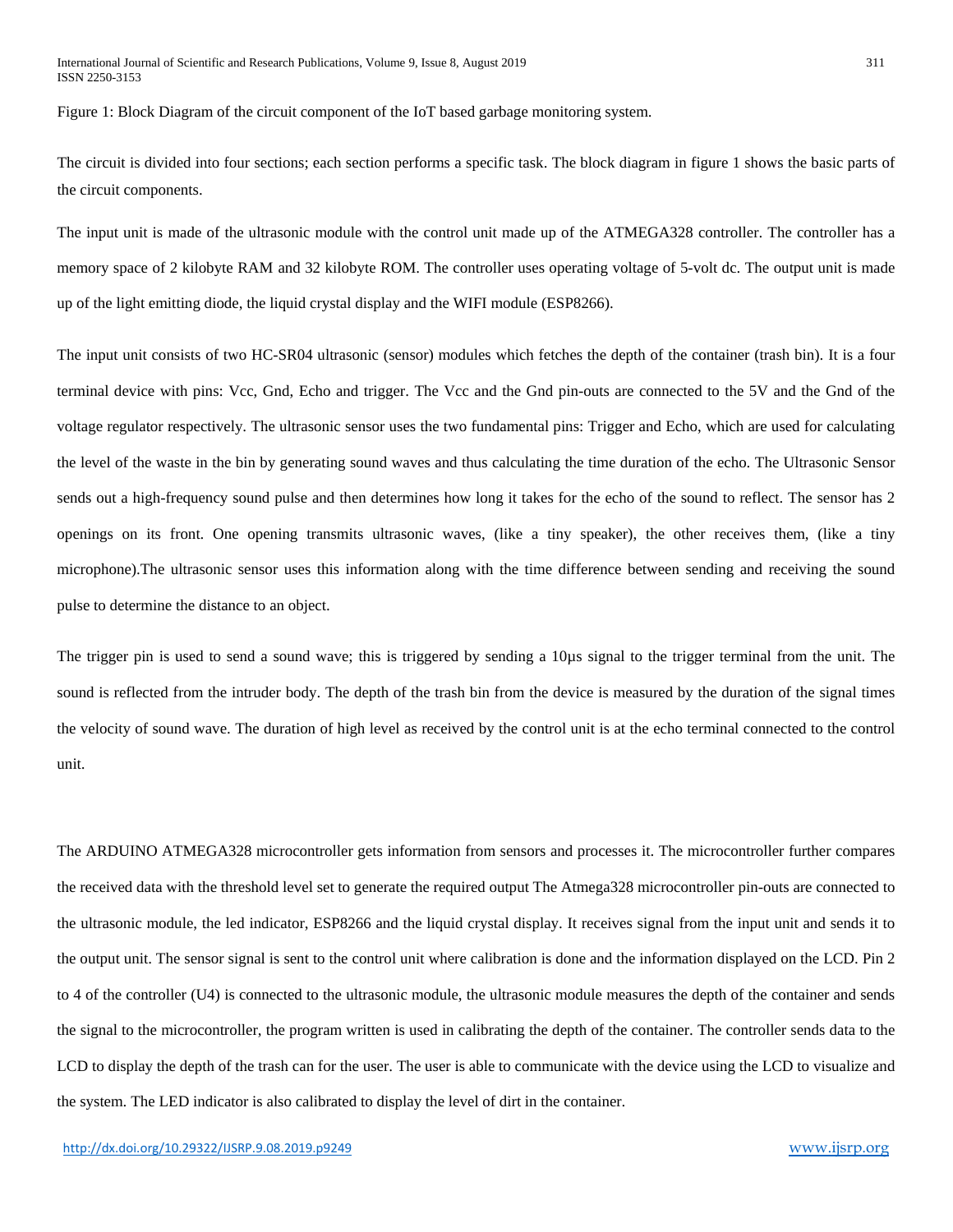The Atmega328 has an on-chip oscillator that requires an external clock to run it. Therefore, a quartz crystal oscillator (X1) is connected to pin 9 and pin 10 of the Atmega328 controller (U5). The crystal is used to control the processing speed of the microcontroller. The speed of the microcontroller refers to the maximum oscillator frequency connected to the crystal pins. The ESP8266 module is connected to the pin 15 and 16 of the control unit. The microcontroller communicates with the ESP8266 via the use of its serial port. The microcontroller and the WIFI (ESP8266) module communicate with the baud rate of transmission (9600 bits per second).

The output unit consist the LCD, LED indicator and the WIFI module (ESP8266).The WI-FI modem has a powerful on-board processing ability with storage capability that allows it to be integrated with the sensors and other devices. The ESP8266 has selfcalibrated Radio frequency which allows it function effectively under all operating conditions. The WIFI module is used to transfer the data (level of dirt in the trash bin) to a web app, to notify the authorities in charge of cleaning the dirt, about the level of dirt in the bin. The LED indicator is arrayed in four steps, step 1; indicates that the trash can is empty, step 2; indicates the trash can is 25 percent full, step 3; indicates the trash can is 50 percent full and step 4 is used to indicate that the trash can is completely filled.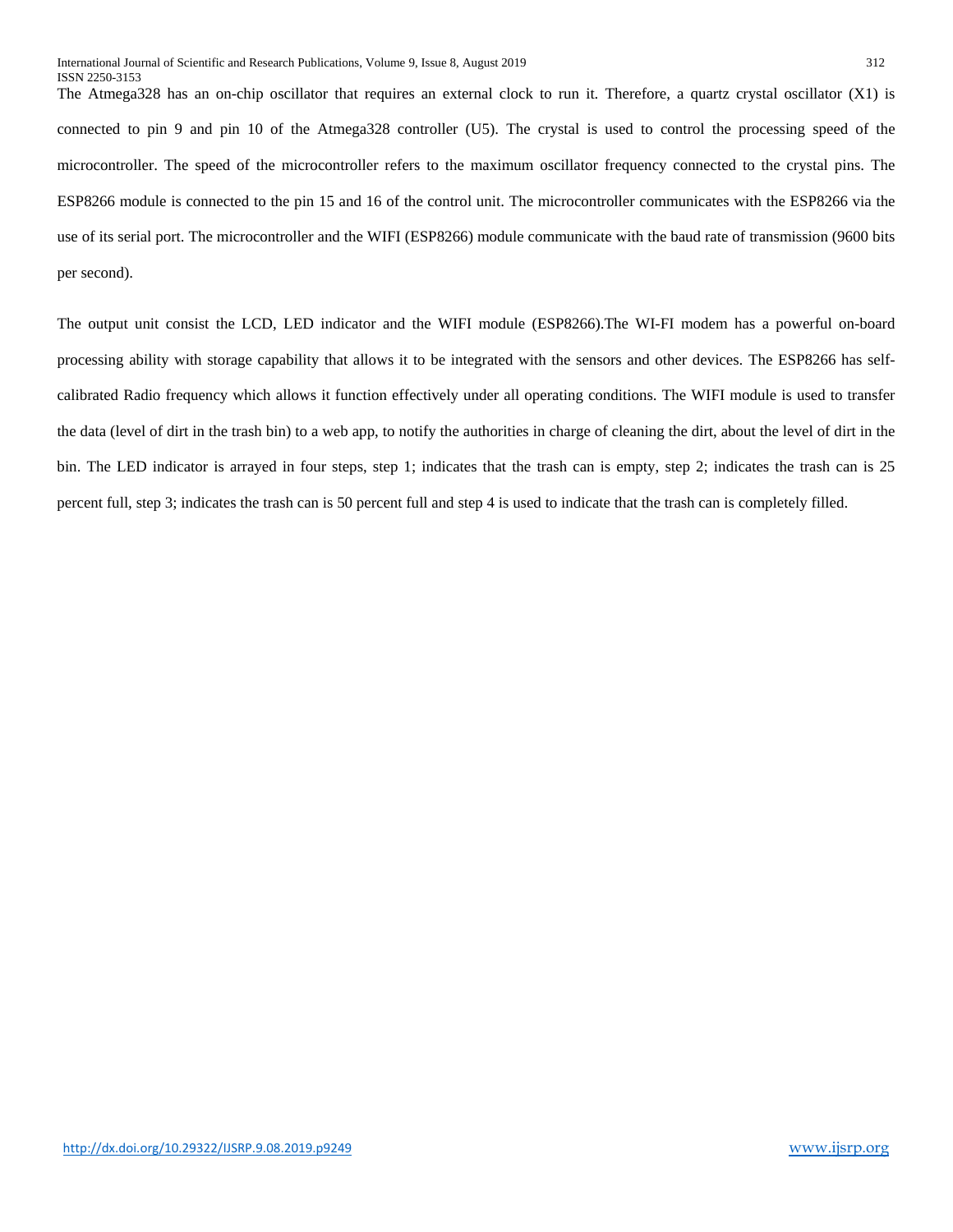International Journal of Scientific and Research Publications, Volume 9, Issue 8, August 2019 313 ISSN 2250-3153



Figure 2: Circuit diagram of the IoT based garbage monitoring system

# **SYSTEM ALGORITHM**

Step 1: Start Process.

Step 2: Initialize the System

Step 3: Check for the level of dirty in trash can.

Step 4: Check if level of trash can is empty, 25%, 50%, or full

Step 5: If step 3 is untrue go back to step 2

Step 6: Else Display level on the 16\*2 LCD display.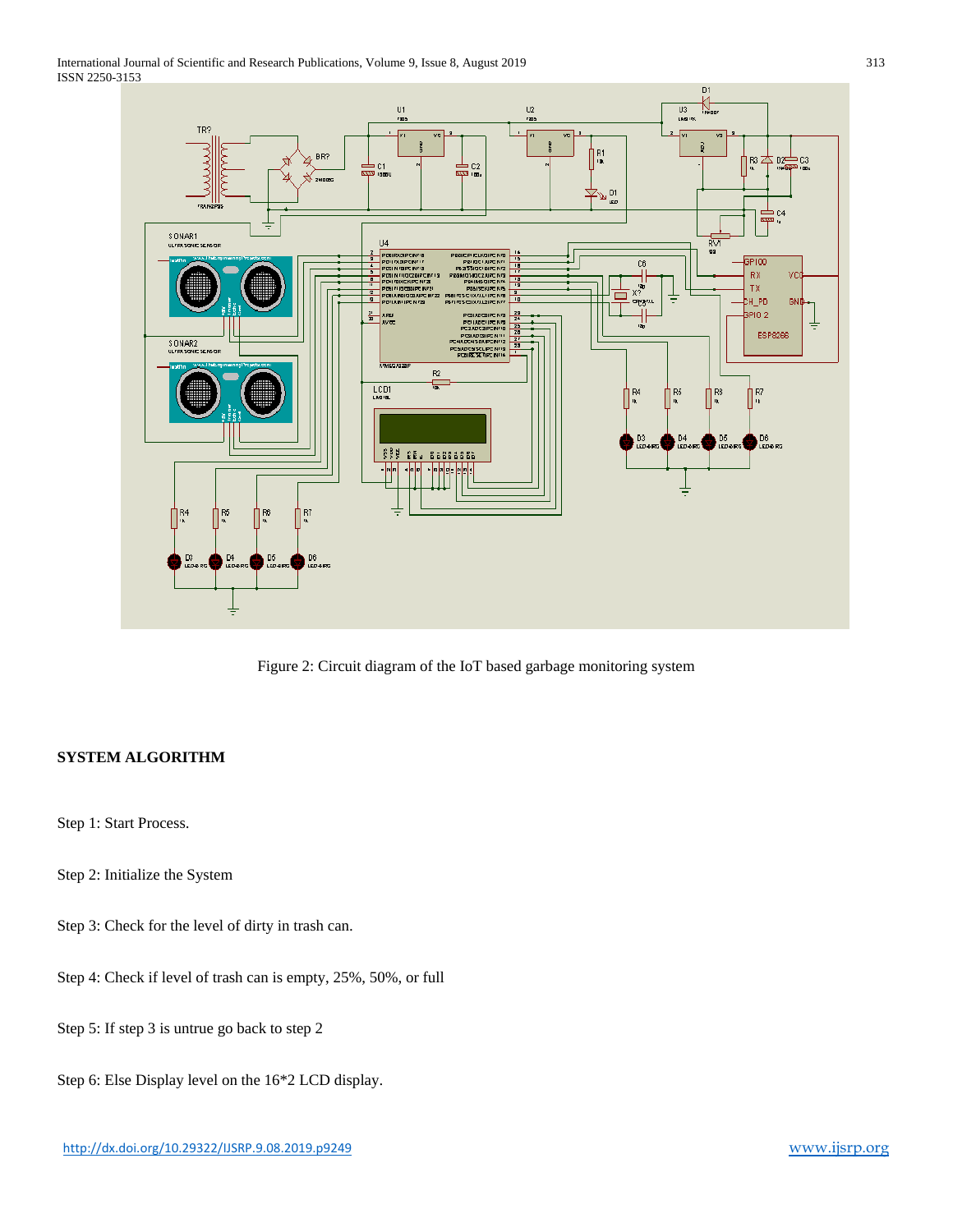Step 8: Repeat process by going to step 3.

Step 9: Stop process.



Figure 3: Flow chart showing the step-wise operation of the IoT based refuse system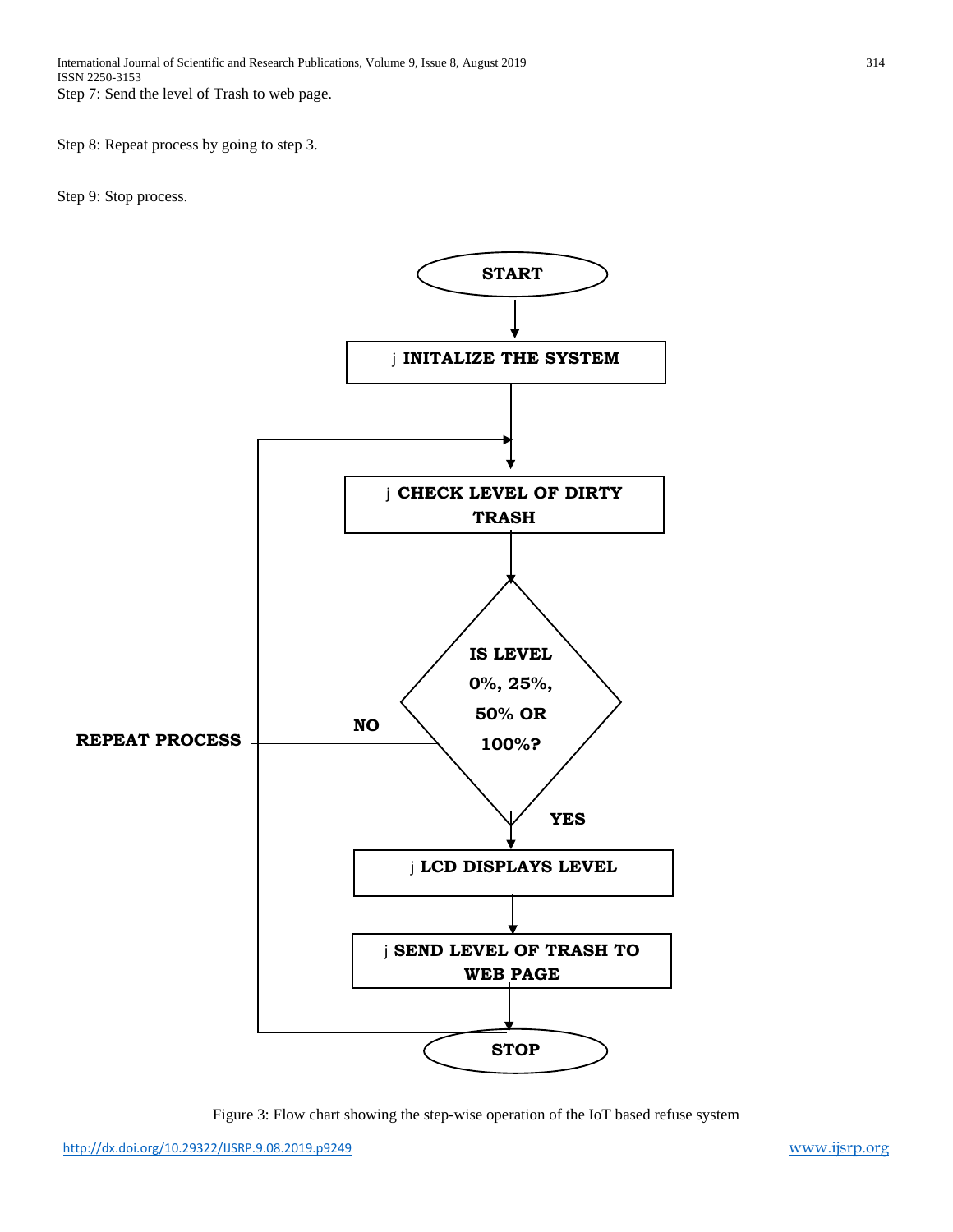Some part of the circuit diagram was simulated in the integrated environment called Proteus version 8.6 Professional. This was done to ascertain the fact that the circuit is realizable. The ultrasonic sensor senses and receives the signal which is displayed on the LCD including the garbage level indication on the bin.

## **Table 1: Signal Voltage during Reception, indicating the bin capacity and the corresponding display level.**

| <b>Garbage bin</b>    | Action                                |
|-----------------------|---------------------------------------|
| Container is empty    | Liquid crystal display shows Level 1. |
| Container is 25% full | Display shows Level 2.                |
| Container is 50% full | Display shows Level 3                 |
| Container 100% full   | Display shows Level 4.                |

### **Table 2: Results obtained on testing the Circuit**

| <b>Process</b>                                                                 | Component                                        | Action                                                                                        |
|--------------------------------------------------------------------------------|--------------------------------------------------|-----------------------------------------------------------------------------------------------|
| Power is supplied to the circuit                                               | Power indicator LED and program<br>indicator LED | Both LEDs turn on                                                                             |
| RF signal is sent out from the sensor<br>to ascertain level of dirt in the bin | Level 1 (Container) empty                        | Liquid crystal display shows Level 1.<br>Sends the information to web app                     |
| RF signal is sent out from the sensor<br>for another specific level            | Level 2 (Container 25% full)                     | Display<br>shows Level 2.<br>Sends<br>the<br>information to web app                           |
| RF signal is sent from the sensor for<br>a half full level                     | Level 3 (Container 50% full)                     | Display<br>Sends<br>shows Level 3.<br>the<br>information to web app                           |
| RF Signal is sent from the sensor for<br>maximum level                         | (Container 100% full)                            | Display<br>Sends the<br>shows Level 4.<br>information to web app and prevent further<br>dump. |

# **5.0 CONCLUSION**

The design and implementation of the ARDUINO based internet of things (IoT) Refuse monitoring system was achieved and its performance met expectation. The circuit was able to detect the level of garbage and transmit information concerning the state of the system using WIFI module to a web app. The liquid crystal display helped to visualize the state of the system. The state and condition of the site can be viewed on the web app from any internet enabled device.

The system when implemented will prevent environmental pollution. Other advantages of the system include the fact that; it involves full automation and requires less human intervention in its operation.